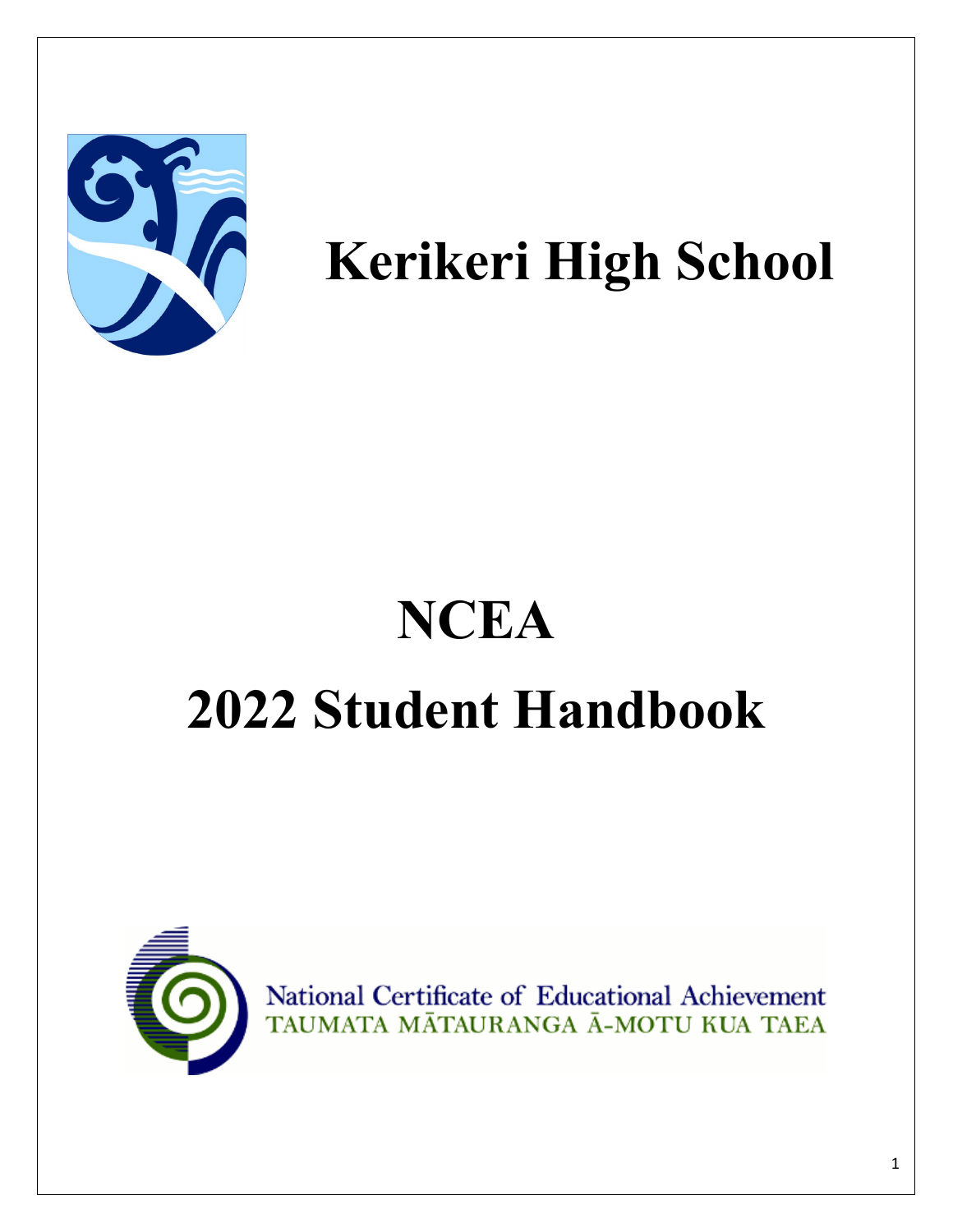



**NCEA Numeracy** 



### **NCEA Level 2**

• **NCEA Level 1** 

**80 credits** at Level 1 or higher

**10** of these credits must be from standards that count for numeracy and;

**10** other credits must be from standards that count for literacy.

Literacy and numeracy credits can be from Math and English, but other standards count too – check with your subject teacher.

#### • **NCEA Level 2**

80 Credits – at least of **60 credits** at Level 2 or above and **20 credits** at any other level. You must have me the requirements for Level 1 Literacy and Numeracy

• **NCEA Level 3**

80 credits – at least **60 credits** at Level 3 or above and **20 credits** at Level 2 or above. You must have me the requirements for Level 1 Literacy and Numeracy.

Credits can be used for more than one qualification so whatever you earn stays in your credit "bank".

Credits may also be used towards other qualifications; for example, unit standards in 'computing' might be used towards your Level 2 NCEA as well as towards your National Certificate in Computing (Level 2); or 20 credits you gained at Level 1 can also count towards your Level 2 NCEA.

#### **How can I get a Certificate Endorsement?**

If you gain 50 credits at Merit (or a combination of Merit and Excellence), your NCEA will be endorsed with Merit

If you gain 50 credits at Excellence at a level, your NCEA certificate will be endorsed with Excellence.

#### **How do I get Course Endorsement?**

If you get 14 or more credits in one subject at Merit (or a combination of merit and excellence) you will get a merit endorsement for that subject. Remember though:

- At least 3 or the credits must be from externals (unless it is a subject like PE where there are no externals)
- The credits must be achieved in one year

If you get 14 credits at excellence, including 3 external credits, in one year then you will get Excellence Course **Endorsement** 

You can also have your course endorsed with Achieved, if you gain 14 credits in one subject, with at least 3 internal and 3 external credits.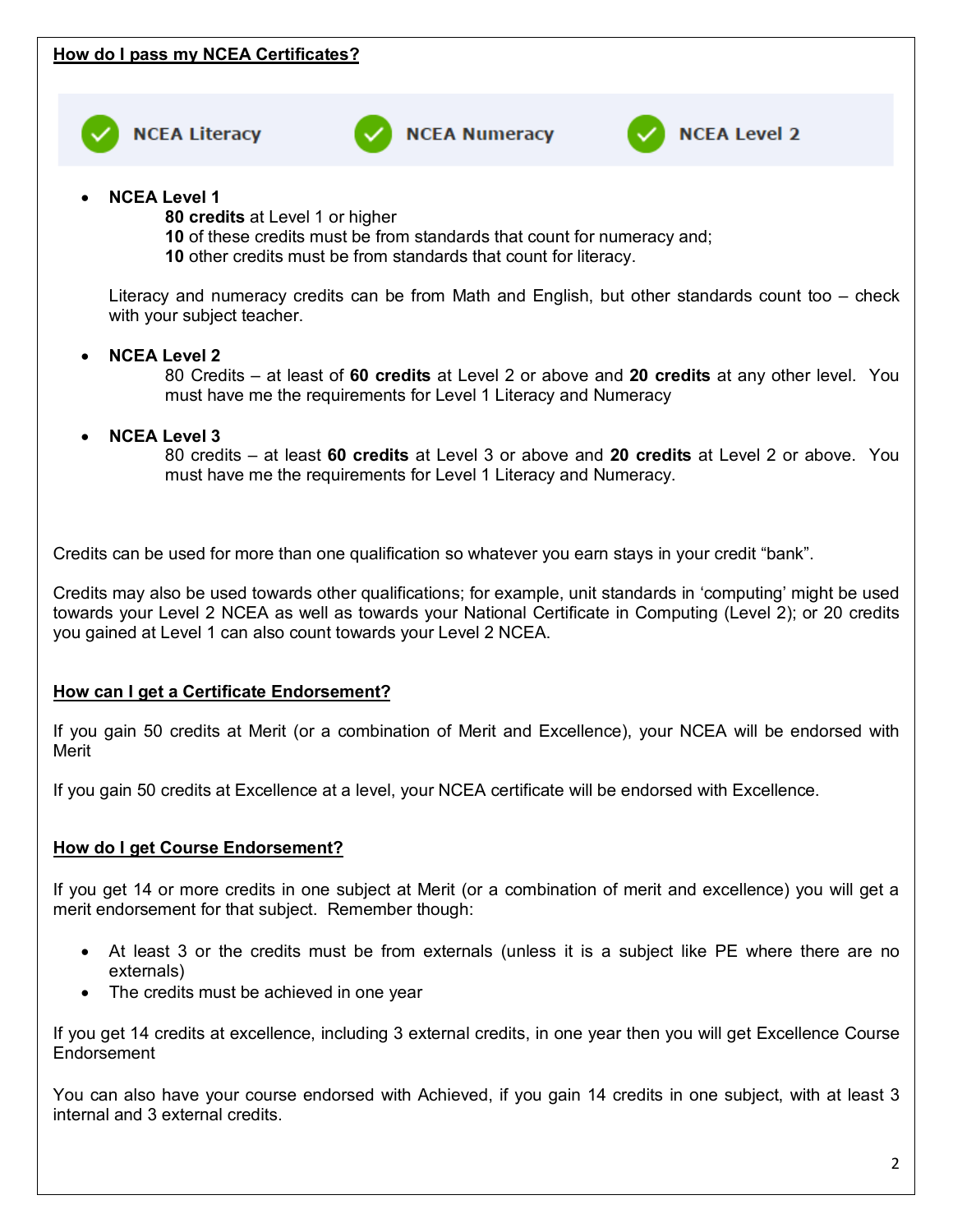#### **How do I get University Entrance?**

University Entrance is the minimum qualification requirement to be able to study at a New Zealand university. To get UE, you must:

- Pass NCEA Level 3
- Achieve 14 credits at Level 3 or higher in achievement standards each of three subjects from the "approved subject" list (see the course guide for the current list of approved subjects offered)
- Pass at least 10 numeracy credits at Level 1 or higher
- Pass at least 10 literacy credits at Level 2; five credits must be in reading and five must be in writing. These are usually covered in English but lots of other standards count too – check with your subject teachers.
- Auckland University require that you have passed 17 Credits in *English* at Level 2 or above in addition to this

Remember that this is the minimum requirement – lots of different universities and courses have specific requirements, and this changes regularly – if you are interested in a particular course or university, check with Mrs Crawford in Careers.

#### **University Entrance Rank Score**

Many universities will use a rank score to rank students nationally for courses where entry is competitive, or courses are oversubscribed. Across your best 80 credits at Level 3 in approved subjects, you will be given points for every credit:

| Excellence | 4 Points |
|------------|----------|
| Merit      | 3 Points |
| Achieved   | 2 Points |

As a guideline only, the following are examples of approximate rank scores – these may change from year to year, so check in with Mrs Crawford for the most up to date information

| Bachelor of Arts (BA) | 150 points* |
|-----------------------|-------------|
| <b>Health Science</b> | 250 points* |
| Engineering           | 260 points* |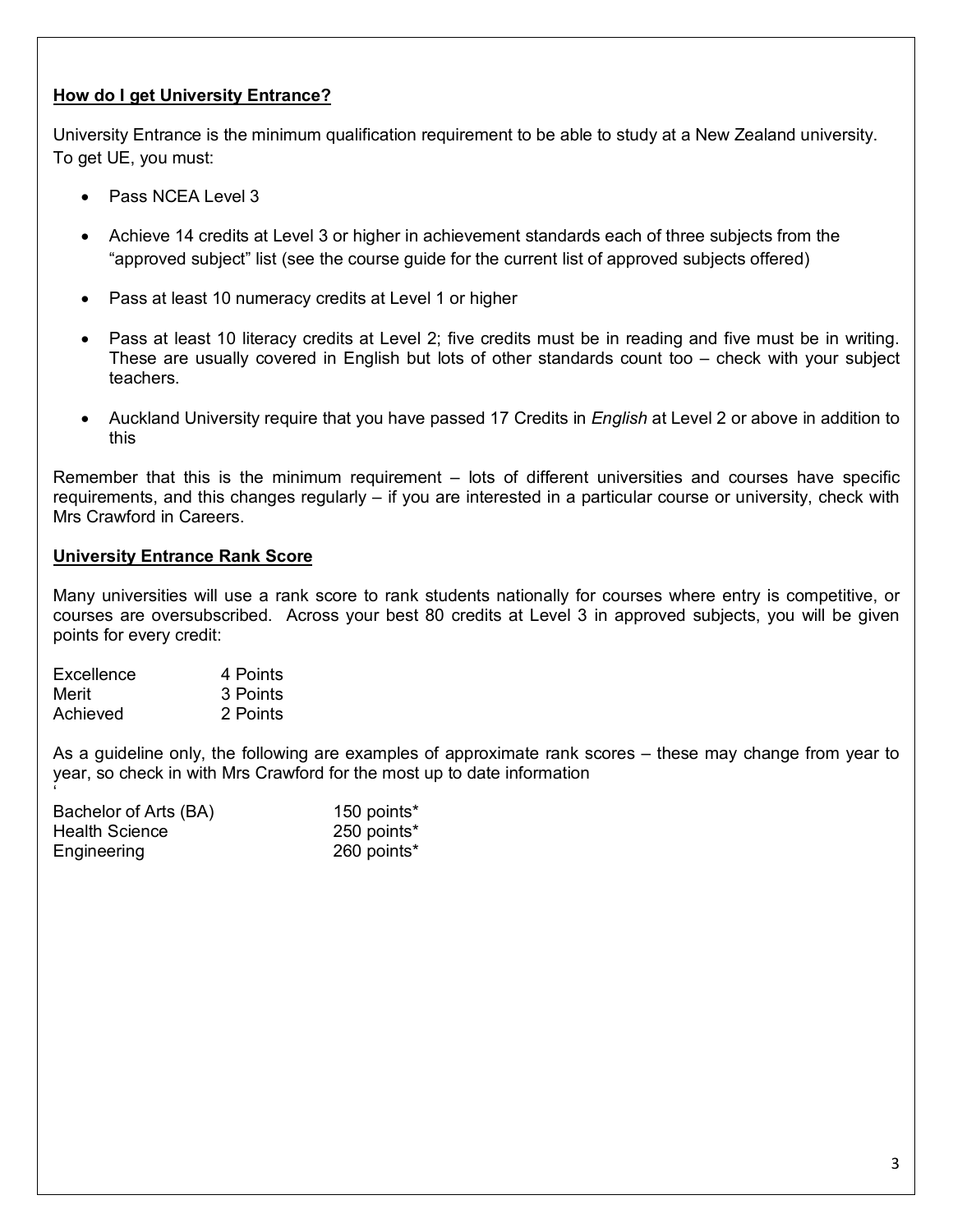#### **What are Vocational Pathways?**

Vocational Pathways help you see how your learning and achievement is valued in the 'real world' by aligning the NCEA Level 2 Assessment Standards including specific 'sector-related' standards with six industries:

- Primary Industries
- Services Industries
- Social & Community Services
- Manufacturing & Technology
- Construction & Infrastructure
- Creative Industries

The award enables employers to assess whether your skills align with their industry requirements more easily.



To receive a Vocational Pathways Award, you must pass NCEA Level 2. A minimum of 20 Level 2 credits must be from sector related standards, with the remaining from the recommended standards in one or more pathways to make up 60 pathway credits Award(s) will show on your NZQA Record of Achievement.

#### **What other Certificates can I get at School?**

It is possible for students to gain additional certificates on the National Qualifications Framework. Some that you may be able to achieve at Kerikeri High School include Tourism, Computing and Barista

#### **What is Scholarship?**

Scholarship provides recognition and monetary reward to top students in Year 13. Scholarship exams enable you to be assessed against challenging standards and are demanding for the most able students in each subject.

Scholarship candidates are expected to demonstrate high-level critical thinking, abstraction and generalisation, and to integrate, synthesise and apply knowledge, skills, understanding and ideas to complex situations.

Year 13 Students can enter a separate scholarship exam in some subjects. Entries will be called for later in the year. Talk to your Level 3 subject teacher about this.

#### **How much does it cost to sit NCEA?**

Domestic students no longer need to pay NCEA fees. International student fees are \$383.30.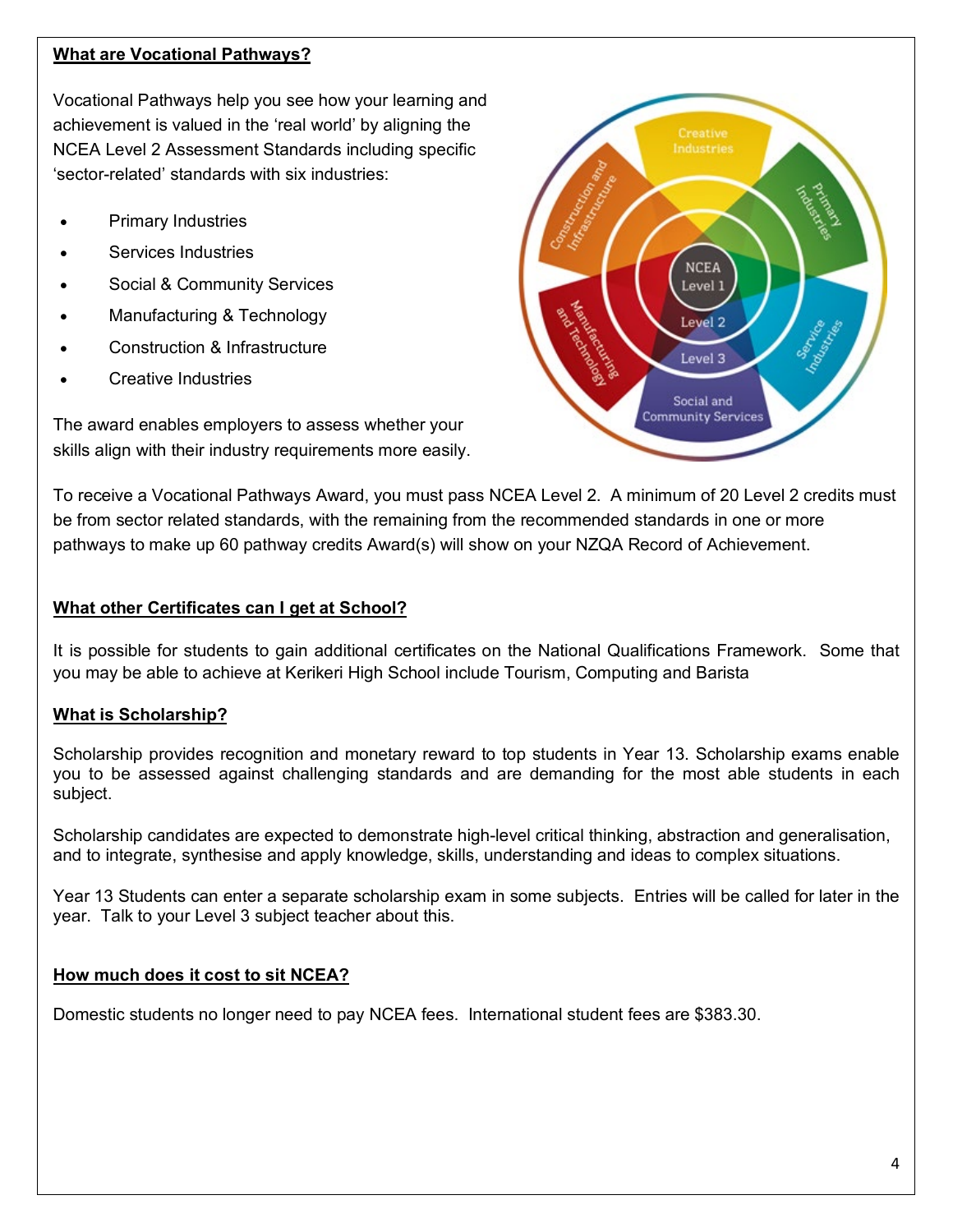#### **How can I track my NCEA results?**

You can use your Kerikeri High School username and password to log into Spider and track your results that have been loaded into the School system. Find the link on the Kerikeri High School website, or through the app, or check out:

<https://spider.kerikerihigh.ac.nz/Spider/Pages/Login.aspx?ReturnUrl=%2fspider%2f>

#### **How can I check my official NCEA results?**

You will get access to your NZQA Learner Login in the middle of your Level 1 year. You can login at any time at [www.nzqa.govt.nz.](http://www.nzqa.govt.nz/) Use this login to check your results (very important in January!), order results notices, pay fees and keep an eye on your progress. Remember that there can be a lag time between getting your results at School and these appearing on the NZQA site. If you have set up you login already and forgotten your user name, remember that you can use you NSN – this can be found in Spider and is called your exam number.

#### **What course information should my teachers give me?**

At the beginning of each year your teacher must give you an assessment statement for the course. This will tell you all about the assessments what will happen during the year, and how each standard will be assessed. This must include the following information:

- A list of standards offered in the course requirements
- the registration number and version
- full title
- number of credits
- mode of assessment internal or external
- approximate timing of assessment
- whether or not a further assessment opportunity is available.
- Literacy, numeracy and UE information

You will receive the following written notification of tasks:

- for extended tasks requiring homework time and for completion out of school time a due date will be given when the task is issued
- for tasks completed in class, you will receive one week's notice before the commencement of the task

#### **What happens if I miss as assessment or a deadline?**

If you are absent from an assessment because of illness, bereavement or serious family reasons, you must provide their subject teacher with a signed absence note, giving a reason for your absence. If the teacher is unhappy with the reason given, Mr Wise, the Principal's Nominee will make a decision. For justified absences another assessment opportunity will be made available if possible.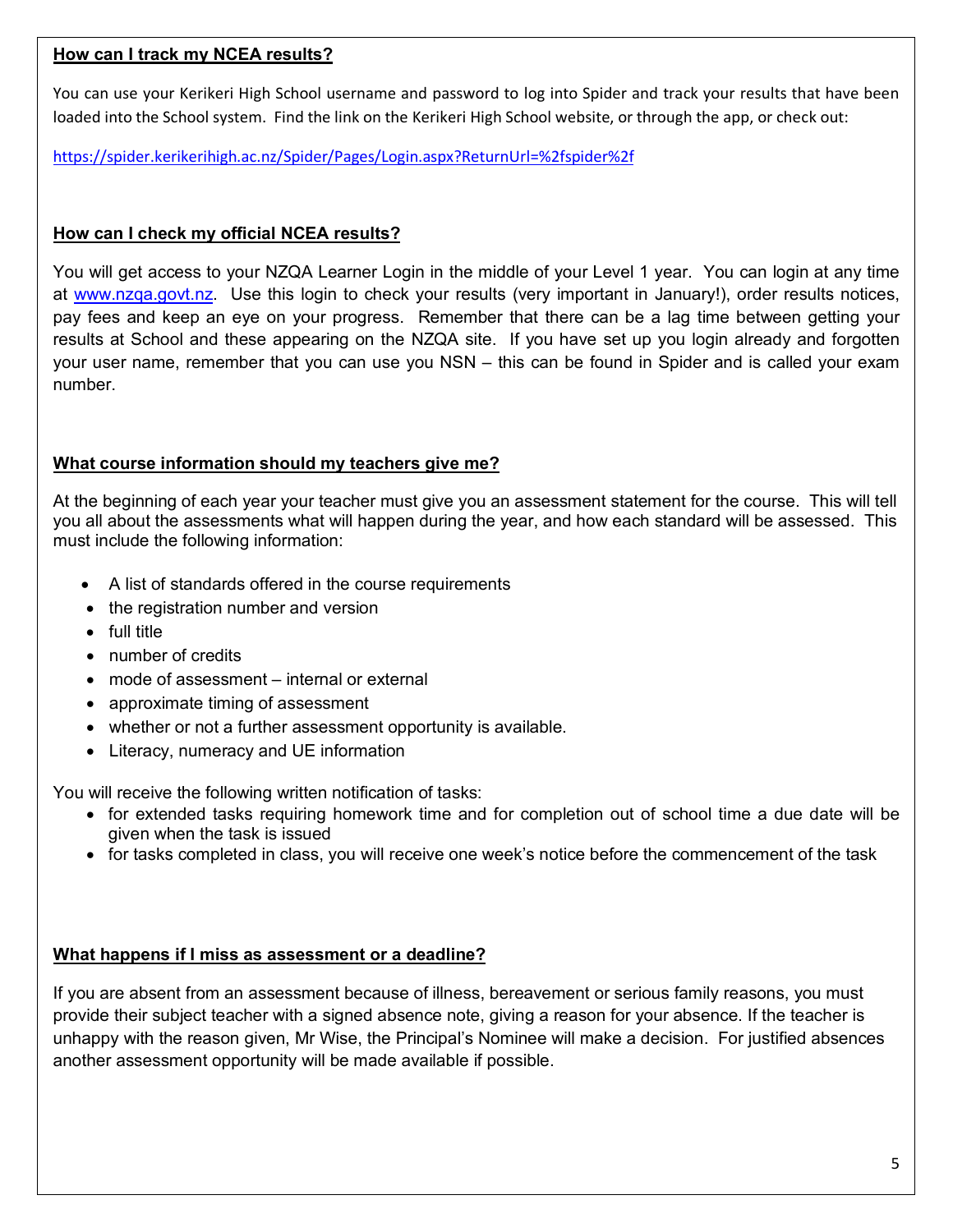If you are away due to representing the school for sporting, cultural, academic or leadership reasons, you will have another assessment opportunity if possible – however sometimes this is not possible – make sure you talk to your teacher well in advance.

Family holidays are not considered a reason for missing an assessment deadline.

Some assessment opportunities that are very difficult to reschedule, eg field trips or titration: you need to signal any conflicts with their teacher in time for a resolution to be found.

Hand in dates for an assessment completed out of class will be Monday in the timetabled period for that class or if that class does not occur on a Monday hand in is to be at a well-advertised place 9am on Monday morning.

Work that is submitted for marking after the stated deadline may not be included in the body of evidence used to make an assessment decision. A willful absence will be considered as intent to avoid assessment. A further assessment opportunity will not be provided to a student who willfully misses an assessment. If other valid, authentic standard specific evidence is not available a result of Not Achieved will be reported.

#### **How do I apply for an Extension?**

When an assignment has been set on a subject it must be handed to the teacher during the class period of the due date.

If you think that you unable to complete an assignment on time through circumstances beyond your control (sickness, family trauma), you should request an extension of time from your teacher.

An application for an extension must be made on the Extension Form at least 3 days before the due deadline.

At that time of the request, some work done to date must be displayed along with a signed explanation for the request from your parent/caregiver.

Failure to submit enough evidence of work done so far will result in no extension being granted.

Any extension will not normally exceed 3 days beyond the original deadline, unless the circumstances are continuing, and the student will be given credit for completed work. This means work due on a Friday, with an extension, becomes due the next school day.

#### **What is a Derived Grade and how can I apply for one?**

If you are prevented from sitting examinations or presenting materials for external assessment (eg: an art folio) or think your performance in an external assessment has been seriously impaired because of exceptional circumstances beyond your control (eg: sickness), you can apply to NZQA for a derived grade.

Some advice:

- Impairments must be of a serious nature. This excludes claims based on stress due to examinations, family disturbances, and minor illness.
- Medical certificates supporting the claim must be provided if the impaired performance is for a medical reason.
- The impairment must have affected you during the examination period or have occurred within the month preceding exams (or a longer period may apply in some circumstances).
- You should sit the external exam wherever reasonable and practical.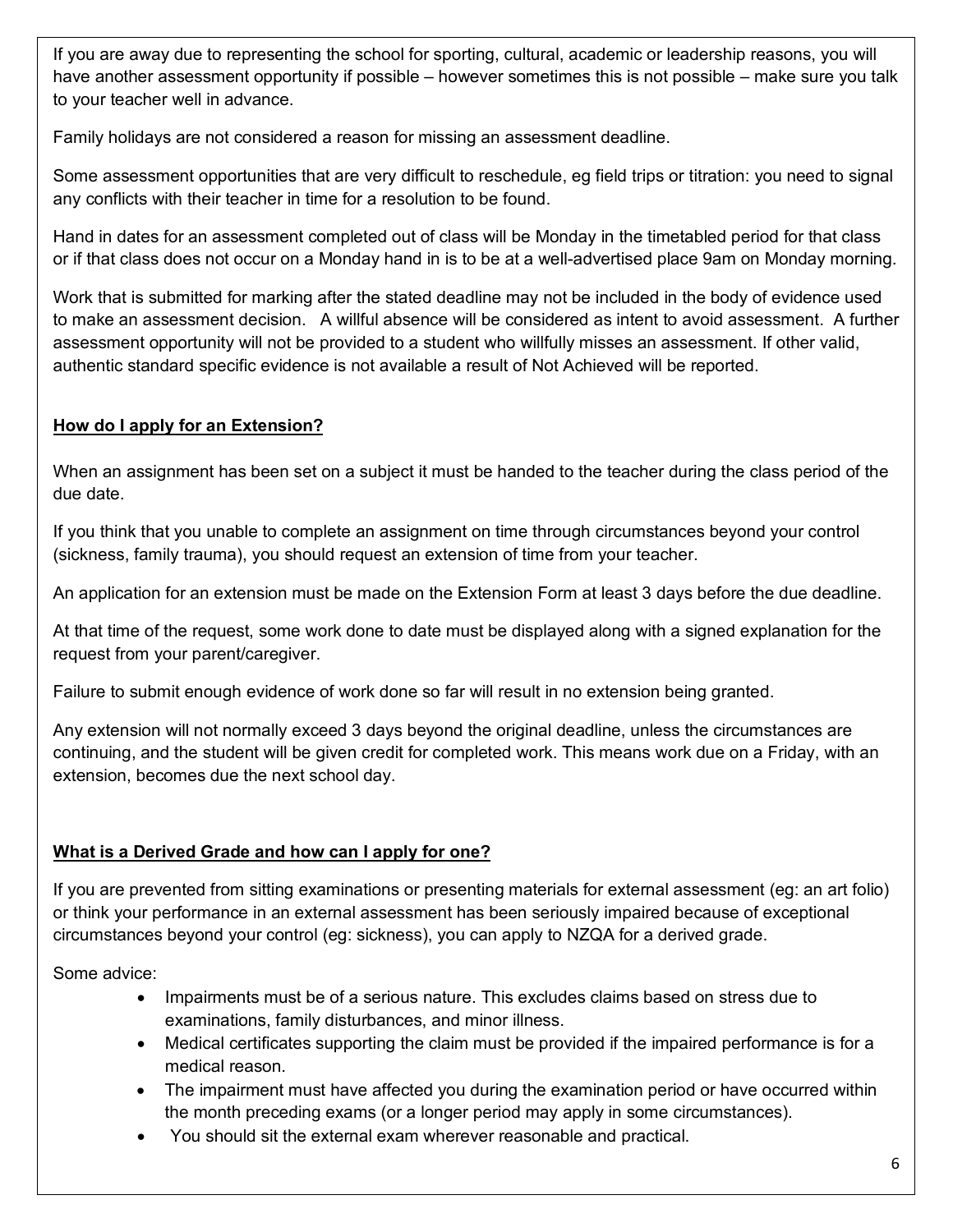A derived grade is possible where:

.

- the school has a grade recorded in its Student Management System which is based on standard specific evidence from a valid assessment(s) in the current year
- the School's quality assurance process for internal assessment has been applied to the assessment materials.
- the School retains a copy of the assessment used to generate the evidence.

#### *It is important that you sit and work hard towards your practice exams because of this.*

A derived grade cannot be awarded if there is no grade from practice assessments for an external standard because a student was absent, did not complete an assessment, or because the timing of the teaching has meant no practice assessment was given.

As with internal assessment grades a derived grade must be based on standard specific evidence; ie from actual performance and not 'expected' performance.

#### **Resubmission and Further Assessment Opportunities**

Sometimes you can be given a resubmission or further assessment opportunity if you wish to improve your grade – however this is not always possible. Your teacher will let you know what standards may have a further assessment opportunity – it is the teachers decision on whether it is possible.

*Resubmission* involves you improving your already submitted work. A resubmission opportunity may be offered to students only when a minor error prevents them from reaching an 'Achieved' grade.

The **only** change in grade boundary available for resubmissions is from 'Not Achieved' to 'Achieved.' On this basis, the highest grade that can be awarded as a result of a resubmission of an internal assessment is limited to 'Achieved'. You can only be offered one resubmission opportunity for an assessment.

#### **So….that means you** *may* **be offered a resubmission only if your initial grade is N, and you can only go up to an A**

Any resubmission must not compromise the authenticity or the validity of the work

*Further assessment* involves you completing a new task or the same task in a different context (or on a different topic)

- One further assessment opportunity for a standard can be provided each year. If one is offered, it must be offered to all students, and all assessment grades must be available.
- A further assessment opportunity is only appropriate after additional teaching and learning has taken place.
- The highest grade gained by a student will be reported to NZQA.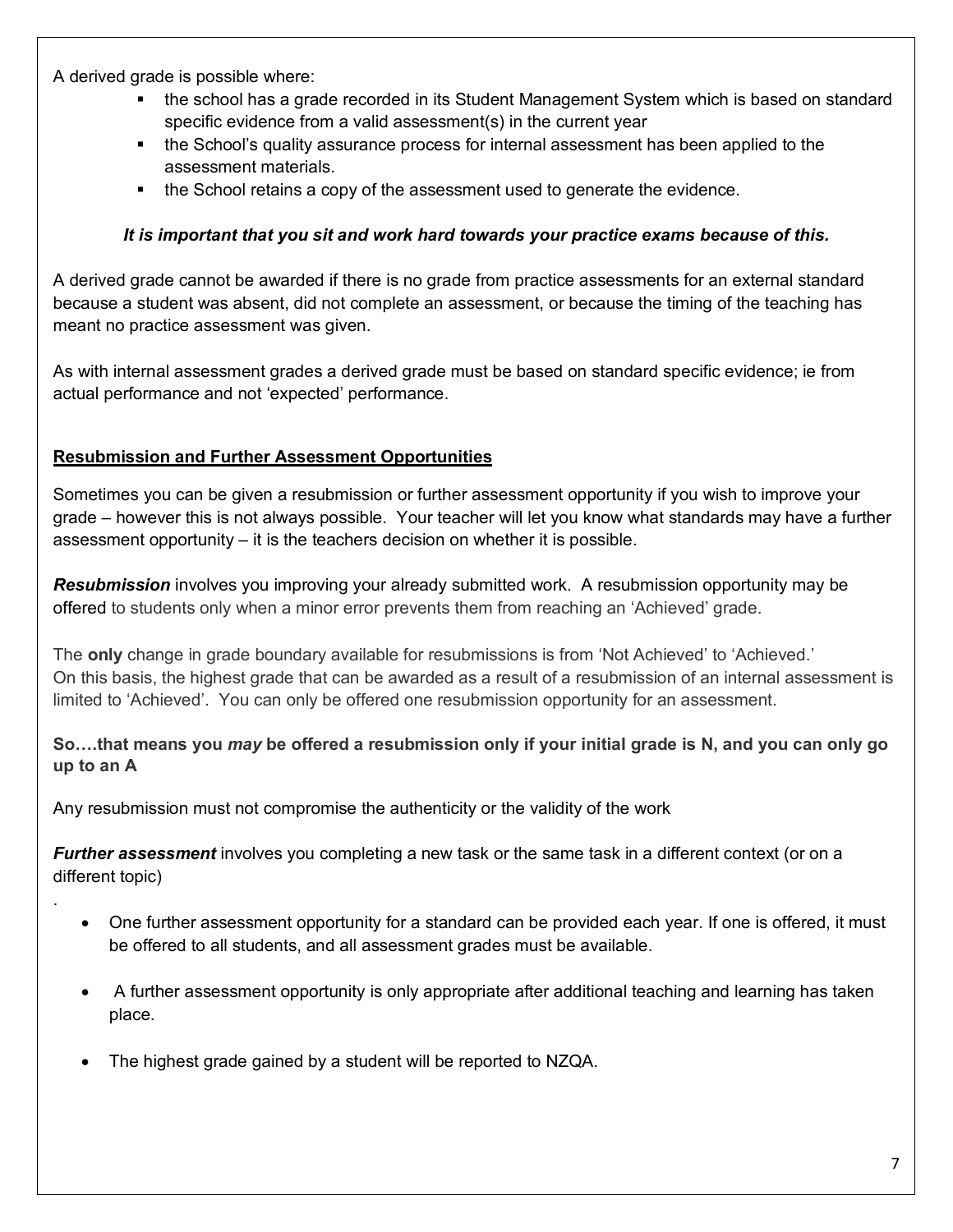#### **Appeals**

You have the right to appeal any assessment decision. This includes the awarded grade, an allegation that they have made a Breach of the Rules or a decision affecting their access to assessment.

In the first instance you should talk to your teacher. If you are not happy with the outcome, you can lodge a formal appeal within five school days of being notified of the initial assessment decision.

Appeals need to be made on the official appeal form – see Mr Wise if you want to make an appeal and he will talk to you about what to do.

#### **Authenticity of your submitted work**

You may be assessed for NCEA credits in lots of different ways, for example research assignments outside of class, tests, assignments in class, presentations, speeches.

In all situations, all work that is presented for assessment must be your own. Work presented for assessment that is not your own will not be considered as part of the body of evidence on which an assessment decision is based.

If you submit work that is not your own, for example copy and pasted material from the internet, copying someone else's work, using source material or ideas without referencing, your work will be investigated as a possible breech of the rules due to plagiarism.

Your teacher will refer the submitted work to the Principal's Nominee (Mr Wise) who will investigate further. If you are found to have submitted work that is not your own, you will likely lose the opportunity to gain credits for that standard. You may not be given a further assessment opportunity. Multiple breeches of the rules may result in further consequences.

Examples of a breach of the rules include, but are not limited to, the following:

- plagiarism (submitting work that is not yours)
- impersonation
- false declarations of authenticity
- Using notes in a test or exam
- collusion (communicating with others, disruption or dishonestly assisting or hindering others during a test or exam)
- dishonesty (lying about reasons for submitting late work)
- altering answers prior to seeking an appeal
- copying from another student, or deliberately allowing work to be copied by others

#### **Authenticity Statements**

At the beginning of each year, you need to complete an authenticity statement. The use of authenticity statements alerts students and parents/caregivers to the issue of authenticity. This year your will do this via an electronic form that will be emailed to you.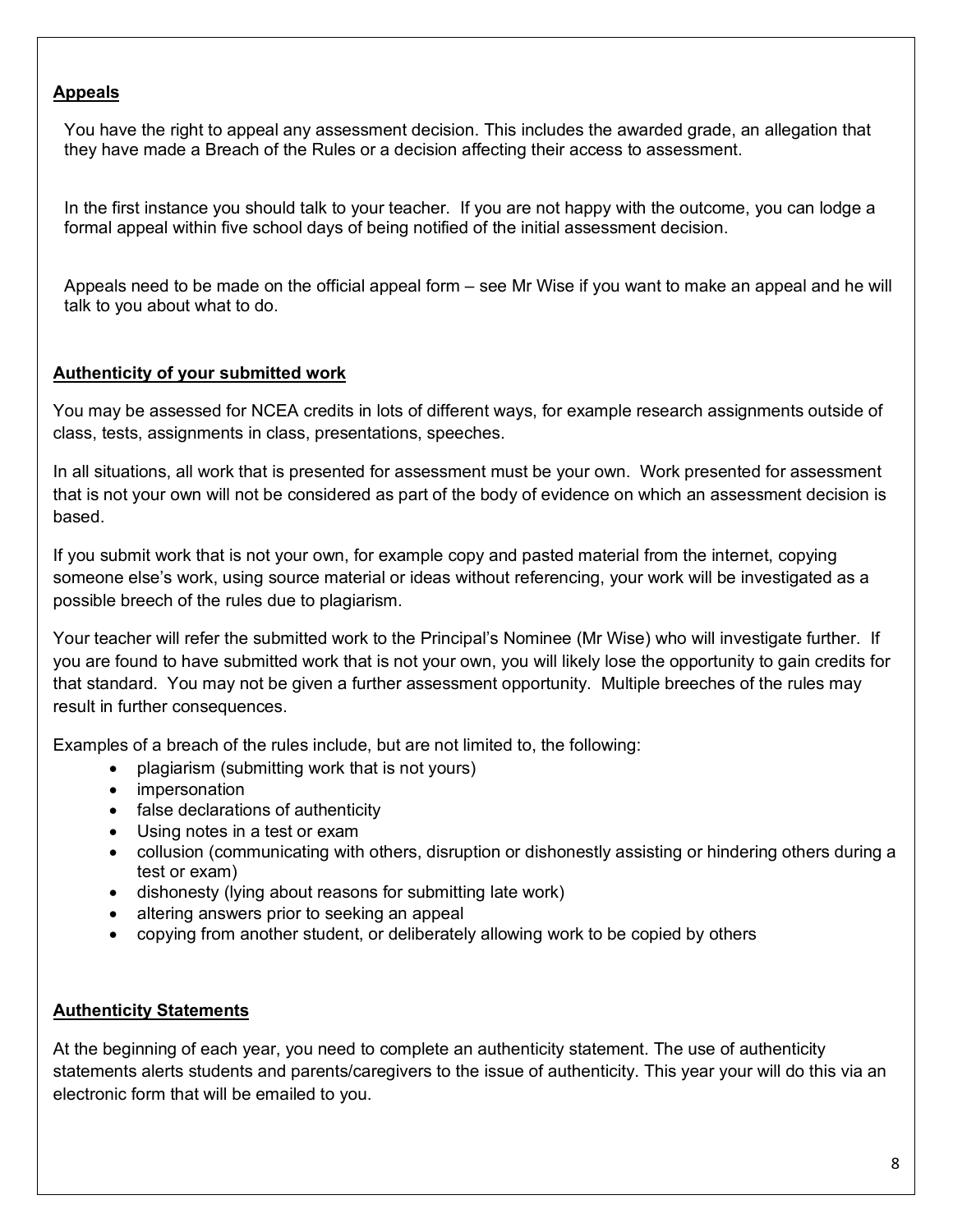Other time that this is important inclide:

- external achievement standards where a project, workbook or similar is complied and submitted for assessment
- internal achievement/unit standard where the work is submitted for assessment that has not been completed in front of the teacher.

Additional authenticity statements may need to be completed in individual subjects, for example Art.

#### **Entries and Withdrawals**

The School enters you for the standards you will be assessed for in each subject. This is then sent on the NZQA and they will appear on your Leaner Login after the 1<sup>st</sup> of April.

If you would like to withdraw from an internally assessed standard, you must do so by 1 December – please not though if you have had the opportunity to be assessed for the standard or have submitted work, you cannot withdraw.

If you want to withdraw from an externally assessed standard, you must do so by the 1<sup>st</sup> of September. You need to talk to your teacher about this first.

Withdrawals will only be made with parental approval.

#### **Special assessment conditions**

Some students may qualify to have Special Assessment Conditions. This is where, because of specific learning difficulty, you may qualify to have a reader, writer or be able to use a computer during an NCEA assessment. The application process is carried out by the School for NZQA.

- 1. Students with special learning needs are, in most cases, identified prior to Year 11. Unless a student is new to the school, it would be unlikely that a student requiring Special Assessment Condition would be identified for the first time in Year 11, 12 or 13.
- 2. Referrals may come from teachers, parents or outside agencies. You may not self-refer.
- 3. On receipt of a referral, the Special Needs Learning Department will contact the parents assist them to arrange for the student to be assessed by a Level C assessor or other suitably qualified assessor. The assessment should be undertaken towards the end of Year 10. Testing will also be carried out by the School as well as or instead of external assessment.
- 4. Once the assessors report is received, the school will decide and approve the level of assistance required, if any.
- 5. In February, the relevant teachers will be notified of the approved special assessment conditions. Parents will also be informed.